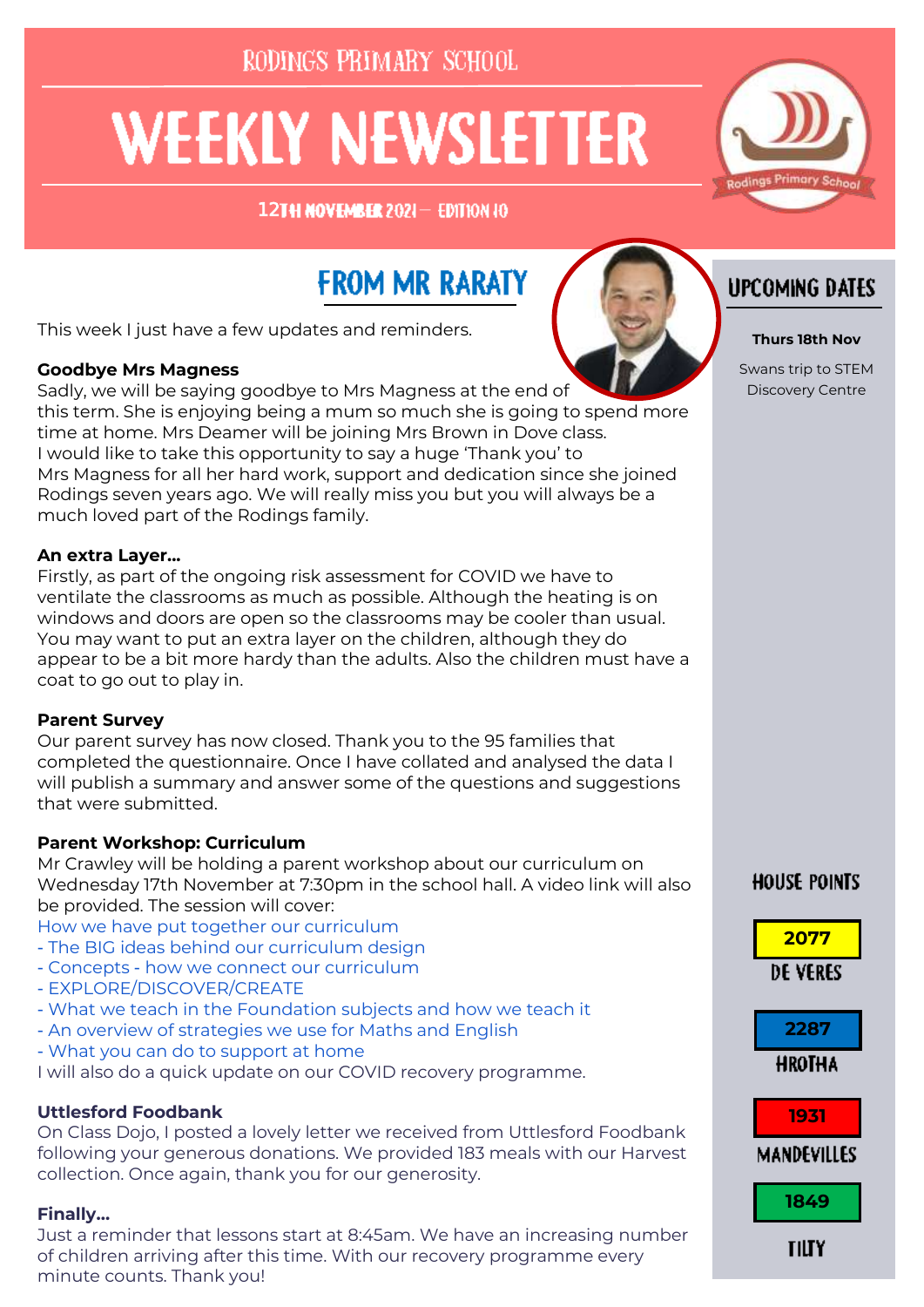## The News Team News

Last week KS2 (Yr 3-6) went on a cross country race at Great Easton primary school. The cross country was approximately a mile and a half. There were about 30 schools they were racing against.

## The results:

Year 3 boys: Year 3 girls: 2nd- Rodings 3rd- Rodings

5th- Rodings 6th- Rodings Finley Walker came 1st!

Year 5 boys: Year 5 girls:

Year 6 boys: Year 6 girls: 7th - Rodings 7th Rodings

Year 4 boys: Year 4 girls:

5th- Rodings 2nd- Rodings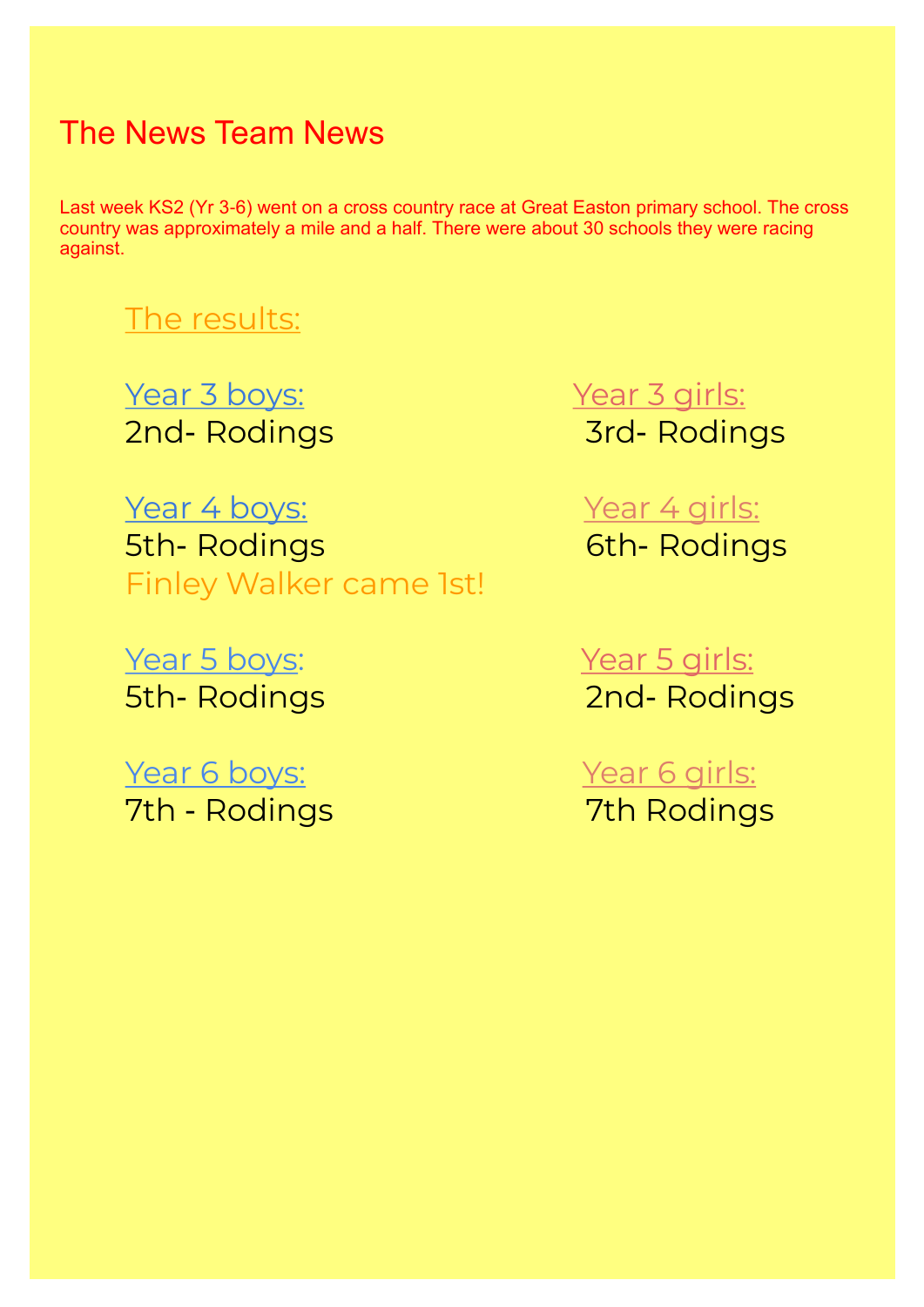## **UPDATE FROM YOUR GOVERNING BOARD**

On Monday 8th November the governors met for a Teaching and Learning Committee meeting. Leeann Goddard and Andy Mariner were elected as Chair and Vice Chair respectively for this committee and we are very grateful for their continued enthusiasm and commitment to our school and governing board.

As governors, we are responsible for ensuring that the school is delivering the 'national curriculum' (which covers what subjects must be taught and the standards which must be reached) as well as being accountable for it being a broad and balanced curriculum which matches our school's unique setting and most importantly, our school's ethos and values.

Mr Crawley gave us a detailed look at how the curriculum at Rodings has been designed and the important elements which ensure our pupils access a high quality education. A huge amount of time and creativity has been invested into shaping our curriculum and we look forward to seeing some of this learning in practice when we next formally visit the school in December. Mr Crawley will be delivering a session for parents on the curriculum on Wednesday 17th November at 7:30pm. So please come along if you wish to find out more about the exciting and fabulous curriculum that is provided for our children.

Mr Jinkerson attended our meeting to provide more detail on how the Geography and History curriculums have been designed and how they are delivered at Rodings. Mr Crawley then explained how the PSHE (Personal, Social, Health, Economic) curriculum is taught at our school.

It is always interesting to see how our teaching 'experts' work their magic in turning the rather dry phrases of the national curriculum requirements, into the exciting and stimulating lessons that our pupils can enjoy. Thank you to all our fantastic teaching and support staff in making our school such an enjoyable place to learn – we are all very proud to work with you!

Mr Raraty gave us his latest update on the School Development Plan and confirmed that although there had been some small outbreaks of covid within the school, they had been relatively well contained. We are fortunate not to be seeing the high levels of infection being experienced by other schools across Essex and governors are very appreciative of all the precautions and testing that parents, staff and pupils undertake in order to minimise any spread of covid within our community.

We hope that you all enjoyed a relaxing half term with your families and that you are looking forward to the autumn and Christmas activities which will be happening across the school over the coming weeks.

Steph Green. Chair of Governors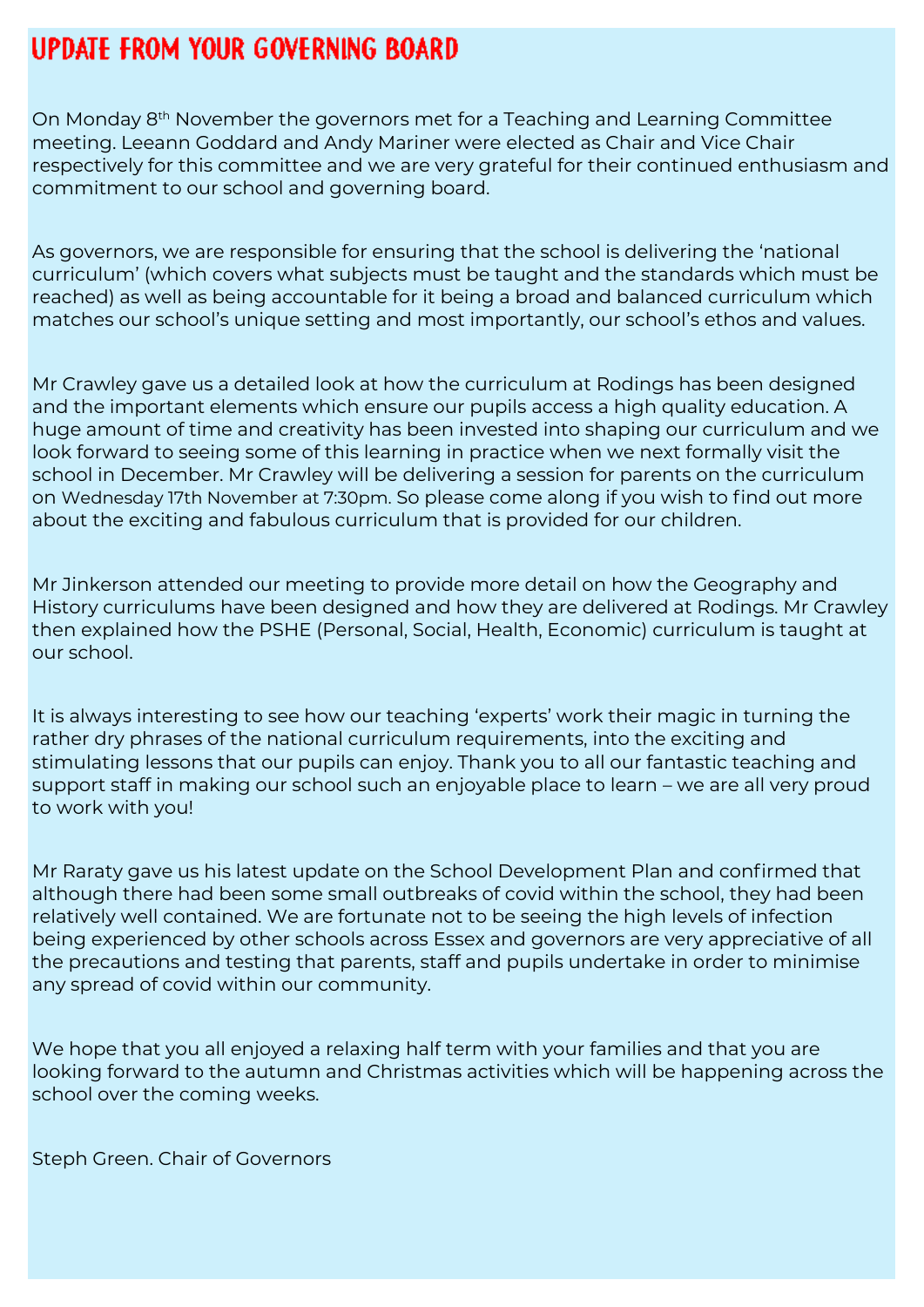Odd Socks Day marks the start of Anti-Bullying Week and this year it is taking place on Monday 15th November. It is an opportunity to encourage people to express themselves and celebrate their individuality and what makes us all unique!

To take part and raise awareness of this issue, please send your children to school on Monday 15th November wearing odd socks.

Thank you

Mrs Oakley